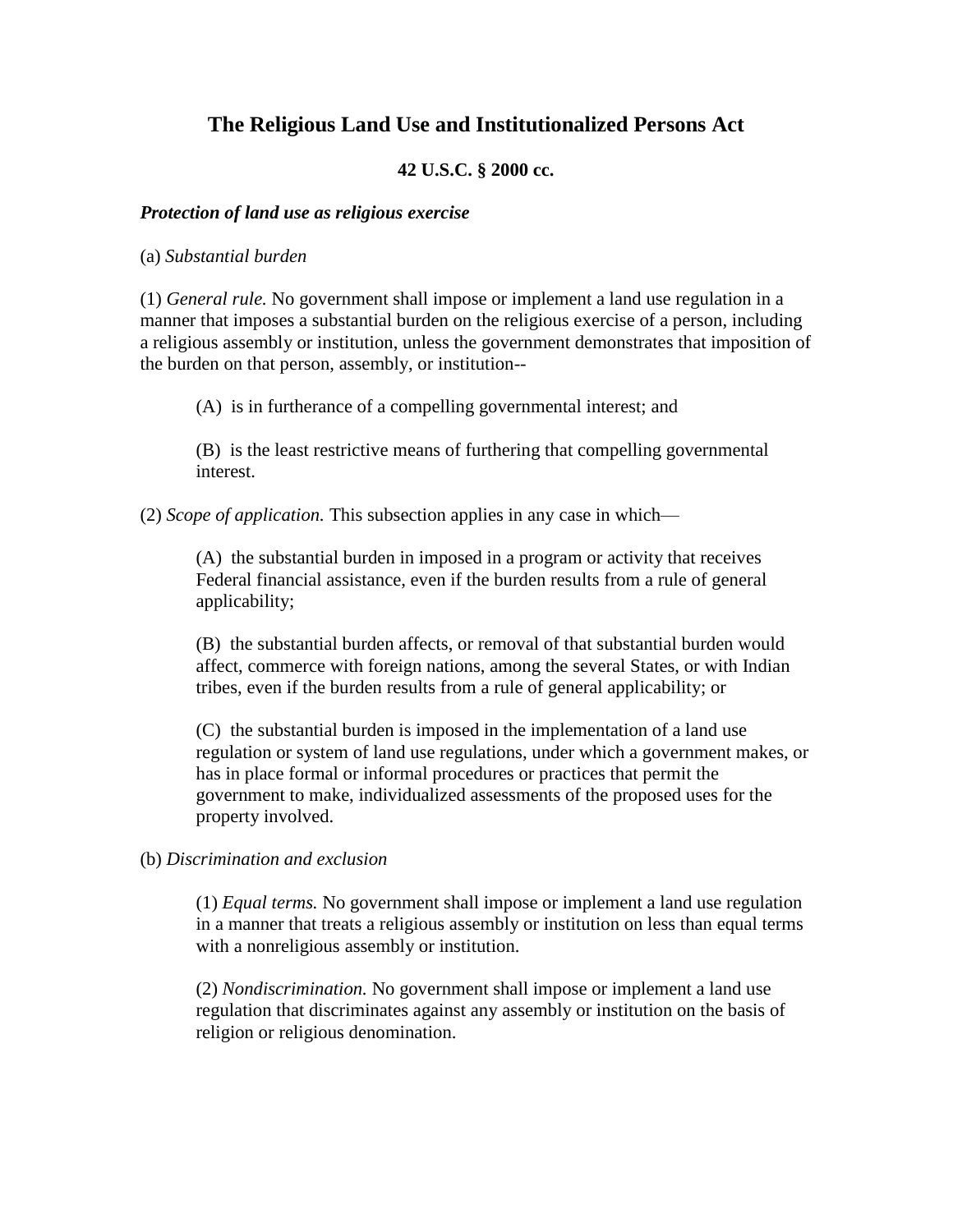(3) *Exclusions and limits.* No government shall impose or implement a land use regulation that—

(A) Totally excludes religions assemblies from a jurisdiction; or

(B) Unreasonably limits religious assemblies, institutions, or structures within a jurisdiction.

### **42 U.S.C. § 2000 cc-1 Protection of religious exercise of institutionalized persons**

(a) *General rule.* No government shall impose a substantial burden on the religious exercise of a person residing in or confines to an institution, as defines in section 1997 or this title, even if the burden results from a rule of federal applicability, unless the government demonstrates that imposition of the burden on that person--

(1) is in furtherance of a compelling governmental interest; and

(2) is the least restrictive means of furthering that compelling governmental interest.

(b) *Scope of application.* This section applies in any case in which—

(1) the substantial burden is imposed in a program or activity that receives Federal financial assistance; or

(2) the substantial burden affects, or removal of that substantial burden would affect, commerce with foreign nations, among the several States, or with Indian tribes.

## **42 U.S.C. § 2000 cc-2 Judicial relief**

(a) *Cause of action.* A person may assert a violation of this chapter as a claim or defense in a judicial proceeding and obtain appropriate relief against a government. Standing to assert a claim or defense under this section shall be governed by the general rules under Article III of the Constitution.

(b) *Burden of persuasion.* If a plaintiff produces prima facie evidence to support a claim alleging a violation of the Free Exercise Clause or a violation of section 2000cc of this title, the government shall bear the burden of persuasion on any element of the claim, except that the plaintiff shall bear the burden of persuasion on whether the law (including a regulation) or government practice that is challenged by the claim substantially burdens the plaintiff's exercise of religion.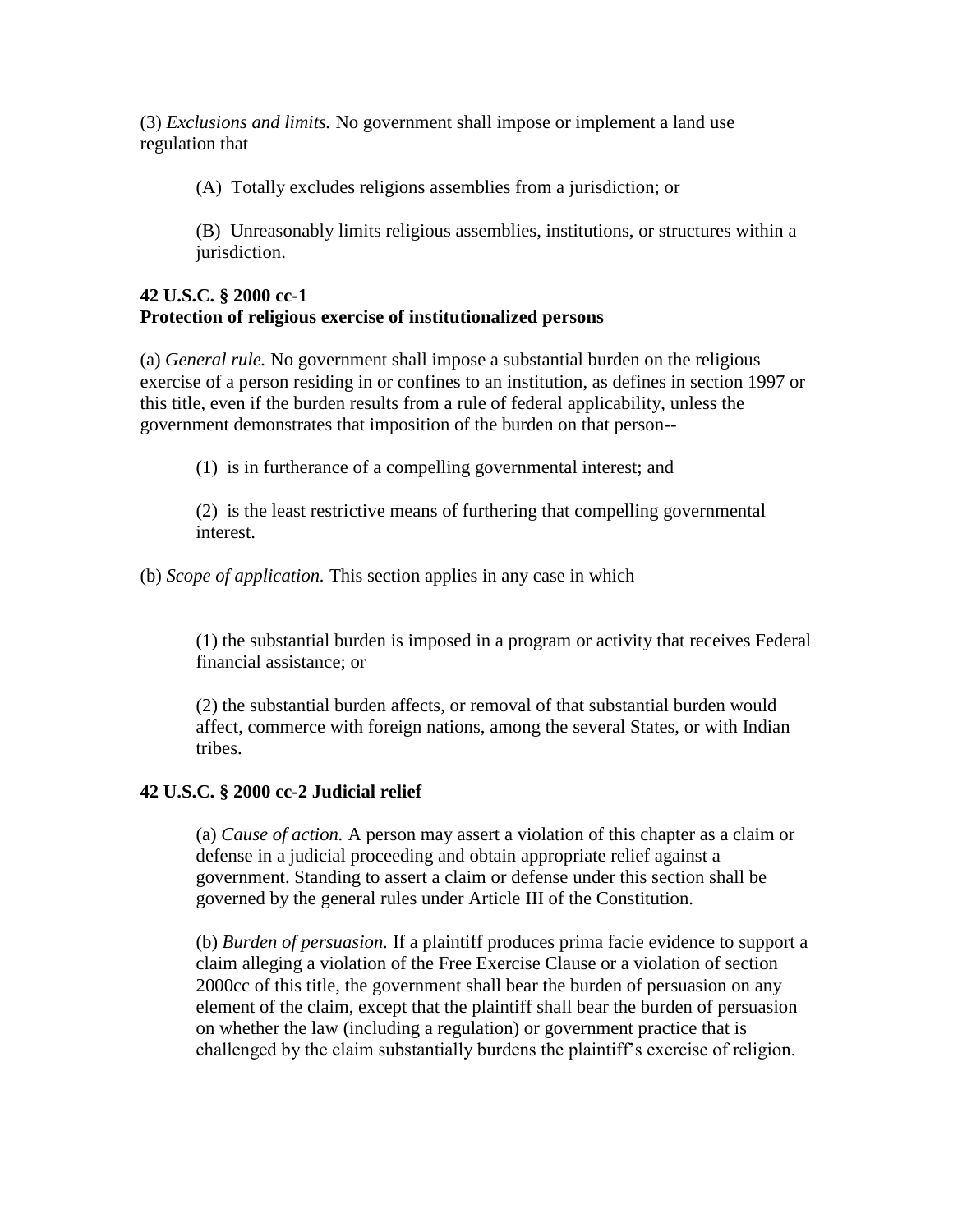(c) *Full faith and credit.* Adjudication of a claim of a violation of section 2000cc of this title in a non-Federal forum shall not be entitled to full faith and credit in a Federal court unless the claimant had a full and fair adjudication of that claim in the non-Federal forum.

#### (d) *Omitted*

(e) *Prisoners.* Nothing in this chapter shall be construed to amend or repeal the Prison Litigation Reform Act of 1995 (including provisions of law amended by that Act).

(f) *Authority of United States to enforce this chapter.* The United States may bring an action for injunctive or declaratory relief to enforce compliance with this chapter. Nothing in this subsection shall be construed to deny, impair, or otherwise affect any right or authority of the Attorney General, the United States, or any agency, officer, or employee of the United States, acting under any law other than this subsection, to institute or intervene in any proceeding.

(g) *Limitation.* If the only jurisdictional basis for applying a provision of this chapter is a claim that a substantial burden by a government on religious exercise affects, or that removal of that substantial burden would affect, commerce with foreign nations, among the several States, or with Indian tribes, the provision shall not apply if the government demonstrates that all substantial burdens on, or the removal of all substantial burdens from, similar religious exercise throughout the Nation would not lead in the aggregate to a substantial effect on commerce with foreign nations, among the several States, or with Indian tribes.

## **42 U.S.C. § 2000 cc-3**

#### *Rules of construction*

(a) *Religious belief unaffected.* Nothing in this chapter shall be construed to authorize any government to burden any religious belief.

(b) *Religious exercise not regulated.* Nothing in this chapter shall create any basis for restricting or burdening religious exercise or for claims against a religious organization including nay religiously affiliated school or university, not acting under color of law.

(c) *Claims to funding unaffected.* Nothing in this chapter shall create or preclude a right of any religious organization to receive funding or other assistance from a government, or of any person to receive government funding for a religious activity, but this chapter may require a government to incur expenses in its own operations to avoid imposing a substantial burden on religious exercise.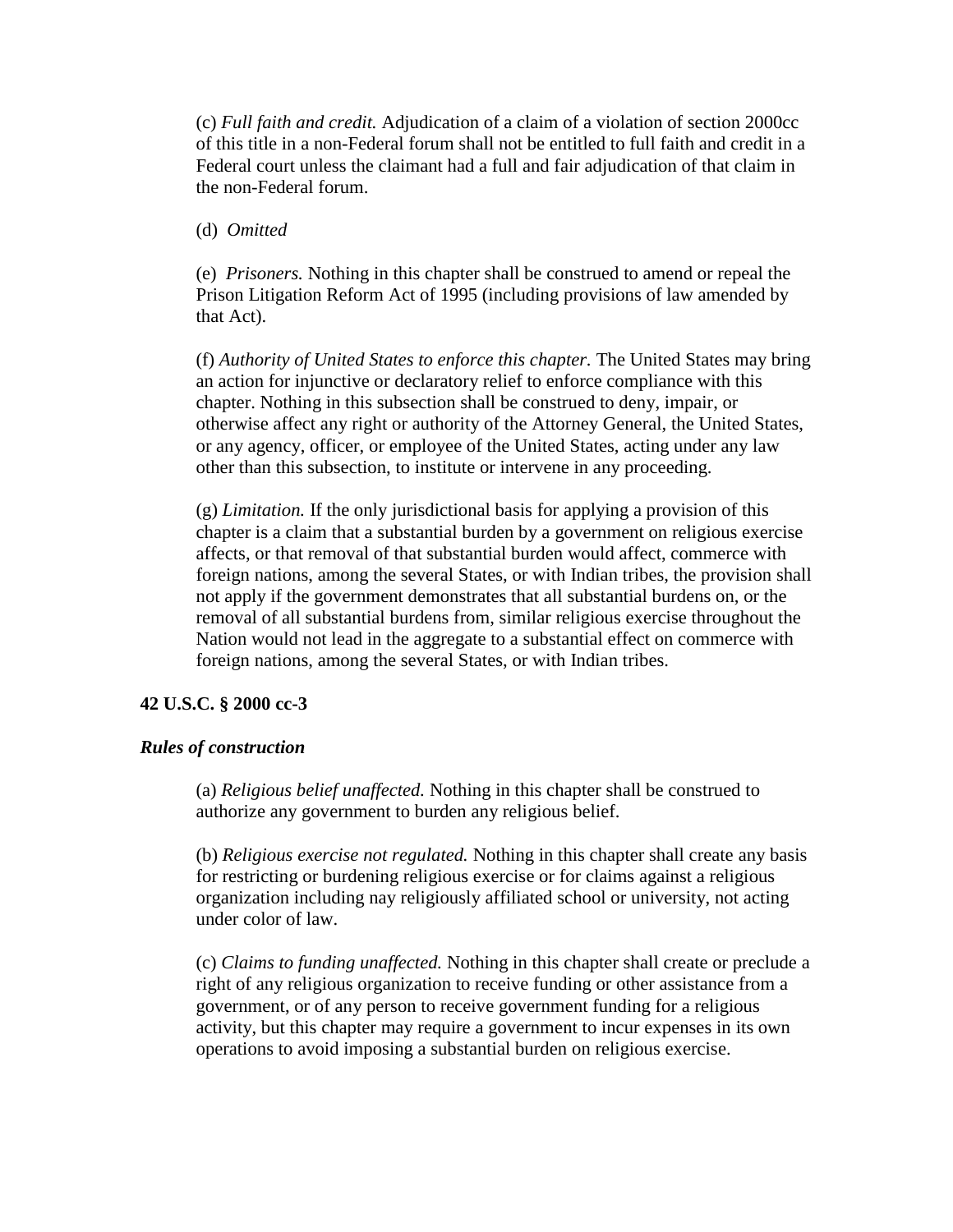(d) *Other authority to impose conditions on funding unaffected.* Nothing in this chapter shall—

(1) authorize a government to regulate or affect, directly or indirectly, the activities or policies of a person other than a government as a condition of receiving funding or other assistance; or

(2) restrict any authority that may exist under other law to so regulate or affect, except as provided in this chapter.

(e) *Governmental discretion in alleviating burdens on religious exercise.* A government may avoid the preemptive force of any provision of this chapter by changing the policy or practice that results in a substantial burden on religious exercise, by retaining the policy or practice and exempting the substantially burdened religious exercise, by providing exemptions from the policy or practice for applications that substantially burden religious exercise, or by any other means that eliminates the substantial burden.

(f) *Effect on other law.* With respect to a claim brought under this chapter, proof that a substantial burden on a person's religious exercise affects, or removal of that burden would affect, commerce with foreign nations, among the several States, or with Indian tribes, shall not establish any interference or presumption that Congress intends that any religious exercise is, or is not, subject to any law other that this chapter.

(g) *Broad construction.* This chapter shall be construed in favor of a broad protection of religious exercise, to the maximum extent permitted by the terms of this chapter and the Constitution.

(h) *No preemptions or repeal.* Nothing in this chapter shall be construed to preempt State law, or repeal Federal law, that is equally as protective of religious exercise as, or more protective of religious exercise than, this chapter.

(i) *Severability.* If any provision of this chapter or of an amendment made by this chapter, or any application of such provision to any person or circumstance, is held to be unconstitutional, the remainder of this chapter, the amendments made by this chapter, and the application of the provision to any other person or circumstance shall not be affected.

#### **42U.S.C. § 2000 cc-4 Establishment Clause unaffected**

Nothing in this chapter shall be construed to affect, interpret, or in any way address that portion of the First Amendment to the Constitution prohibiting laws respecting an establishment of religion (referred to in this section as the "Establishment Clause"). Granting government funding, benefits, or exemptions, to the extent permissible under the Establishment Clause, shall not constitute a violation of this chapter. In this section,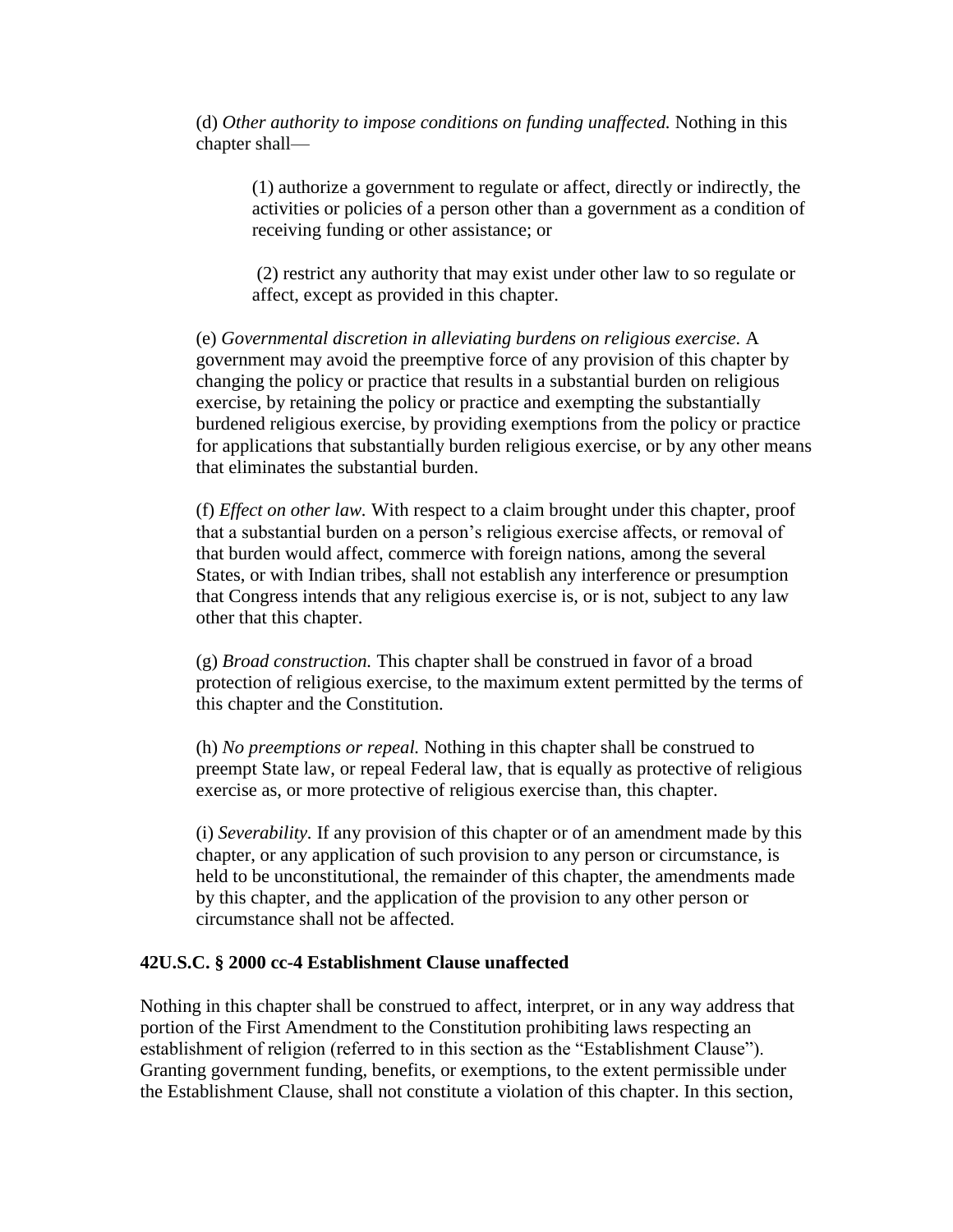the term "granting", used with respect to government funding, benefits, or exemptions, does not include the denial of government funding, benefits, or exemptions.

### **42 U.S.C. § 2000 cc-5 Definitions**

In this chapter:

(1) *Claimant.* The term "claimant" means a person raising a claim or defense under this chapter.

(2) *Demonstrates.* The term "demonstrates" means meets the burdens of going forward with the evidence and of persuasion.

(3) *Free Exercise Clause.* The term "Free Exercise Clause" means that portion of the First Amendment to the Constitution that proscribes law prohibiting the free exercise or religion.

(4) *Government.* The term "government"—

(A) means—

- 1. (i) a State, county, municipality, or other governmental entity created under the authority of a State;
- 2. (ii) any branch, department, agency, instrumentality, or official of an entity listed in clause (i); and
- 3. (iii) any other person acting under color of State law; and

(B) for the purposes or sections 2000cc-2(b) and 2000cc-3 of this title, includes the United States, a branch, department, agency, instrumentality, or official o the United States, and any other person acting under color of Federal law.

(5) *Land use regulation.* The term "land use regulation" means a zoning or landmarking law, or the application of such a law, that limits or restricts a claimant's use or development of land (including a structure affixed to land), if the claimant has an ownership, leasehold, easement, servitude, or other property interest in the regulated land or a contract or option to acquire such an interst.

(6) *Program or activity.* The term "program or activity" means all of the operations of any entity as described in paragraph (1) or (2) of section 2000d-4a of this title.

*(7) Religious exercise.*